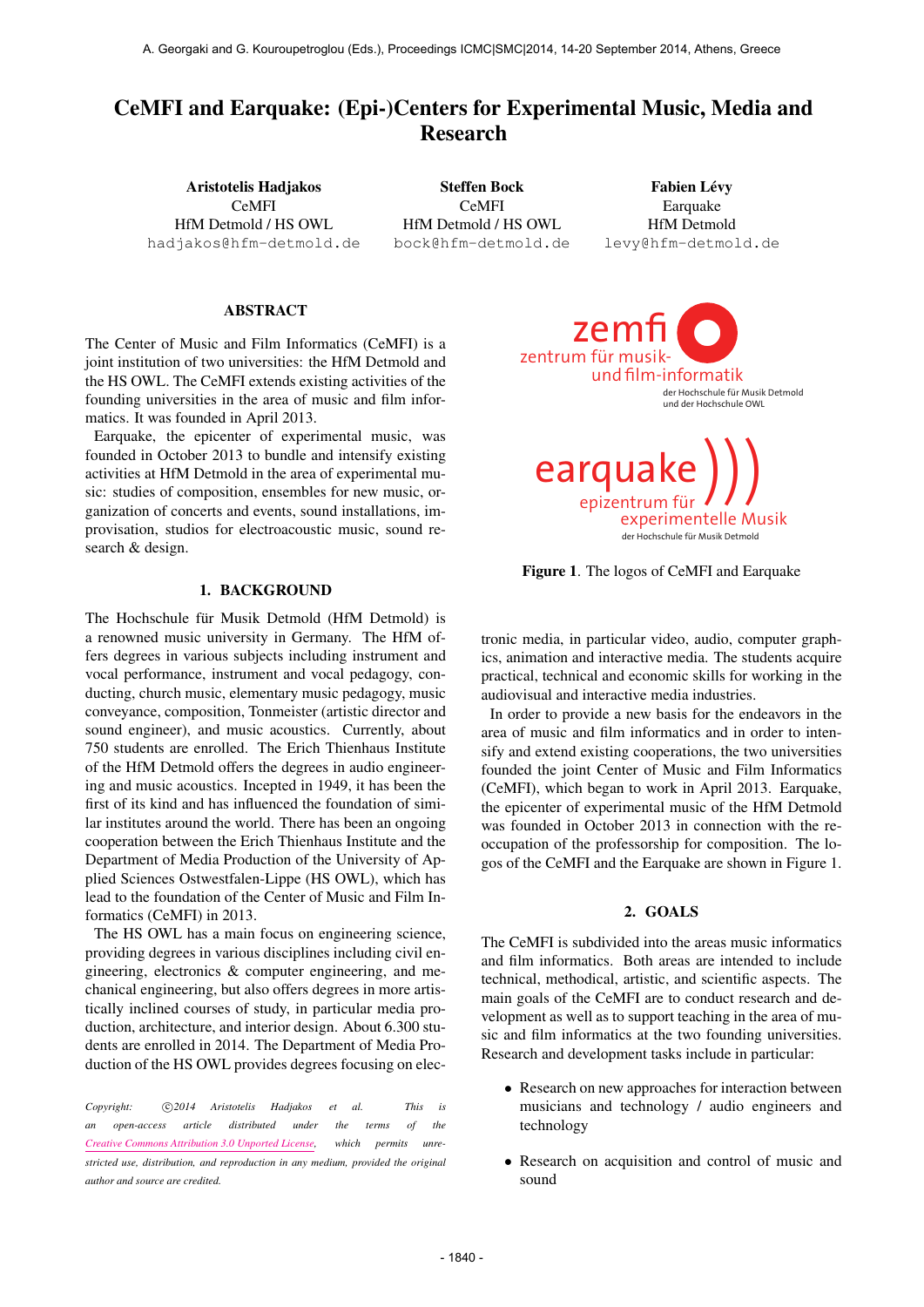- Projects in the areas experimental music, film, and new media
- Research and development in the areas audio and video technologies, mobile media, and crossmedia
- Conception and creation of a digital music archive at the HfM Detmold

Earquake has two goals:

- 1. To create a link and a visible platform for the different activities of experimental music at the HfM Detmold: composition studies, ensembles of new music, technology-based experimental music together with the Erich Thienhaus Institute and CeMFI, improvisation, etc.
- 2. To stimulate experimentation inside the HfM Detmold, a school which like many tertiary music education institutions has a strong emphasis on tradition and instrumental skills.

# 3. FACILITIES

#### 3.1 Electroacoustic Studio

The electroacoustic studio (see Figure 2) is operated jointly by Earquake and CeMFI. The studio features an 8-channel audio system based on a Genelec loudspeaker setup and a RME Fireface UFX audio interface. The acoustics of the room has been altered with sound absorbers to provide typical studio reverberation times of 0.3 to 0.6 seconds. The studio computer features a large variety of music creation softwares, in particular Logic, Max/MSP, SuperCollider, various Ircam softwares and many other.





# 3.2 HfM Facilities

The Konzerthaus of the HfM Detmold (see Figure 3) provides an auditorium with about 600 seats. The hall features a WFS-system with over 300 loudspeakers mounted on the sides and the roof of the hall. 16 sound sources can be positioned at arbitrary virtual locations inside and outside the hall. The hall has a natural reverberation time of about 1.5 seconds, which can be prolonged with a live reverberation enhancement system to up to 5 seconds. The hall contains an organ with four manuals and 50 registers, which has been fully MIDI-fied, to provide both control (MIDI-In) and data (MIDI-Out). A Bechstein CEUS grand piano also provides computer-control over an acoustic instrument. Both instruments are available for experimental music and research projects.



Figure 3. The Konzerthaus of the HfM Detmold (left, photograph by Frank Beyer) with its concert hall (right, photograph by Martin Brockhoff)

### 3.3 Media Production Facilities at HS OWL

The Department of Media Production has a variety of studios and labs, including a video studio with a green screen and a VICON motion capture system, a second video/photo studio with a blue box, audio studios, and video editing workstations. A large collection of audio and video recording equipment is available (cameras, microphones, lights, etc.). Furthermore, the Department of Media Production operates radio triquency,  $1$  the campus radio of the HS OWL. The facilities and equipment are available for experimental music, media art, and research projects.

### 4. EDUCATION

# 4.1 Composition

The composition study program of the HfM Detmold provides a comprehensive education, both practical and theoretical. Other than traditional composition tuition, i.e., weekly seminars and one-to-one tuition, the program puts special emphasis on two focus points, namely instrumentation / orchestration and music technology. The presence of the Erich Thienhaus Institute, the institute responsible for the education of audio engineers, and the CeMFI make it possible to provide the composers with a solid education in music technology ranging from studio technology, microphone and recording technology, musical acoustics up to music informatics. Further courses in music theory, instrument performance, ear training, music management, conducting, as well as elective courses ranging from Jazz arrangement to electrical engineering round off the study program. Invited guest lecturers help to provide the students an initiation to a multitude of compositional styles

<sup>1</sup> <http://triquency.de>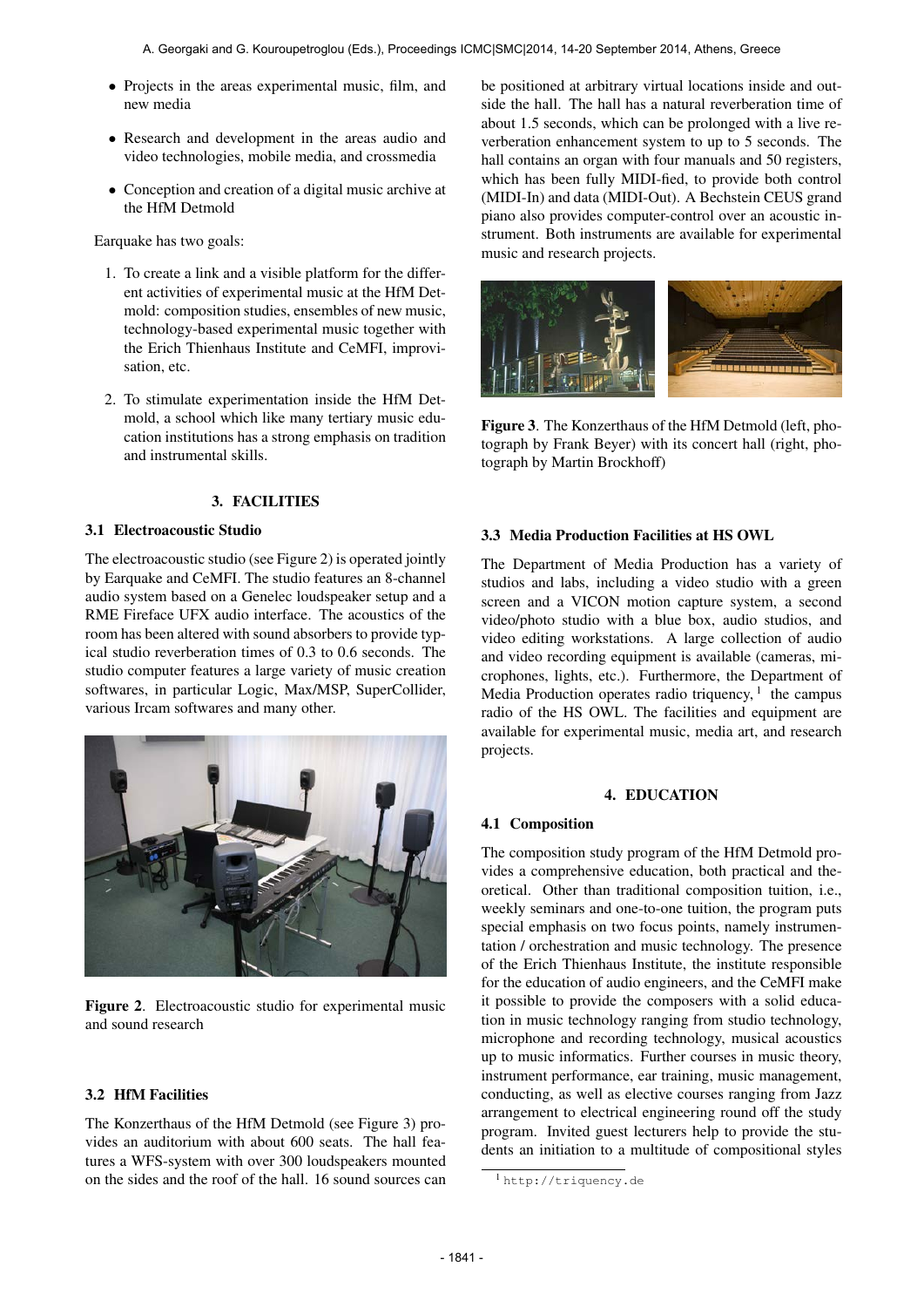and formats: music theater, sound installations, audio design and audio logos, instrumental pieces for large ensembles, live electronics, musique concrete, etc. In the next two academic semesters, Carola Bauckholt, an expert in music theater, and Mauro Lanza, a specialist of physical modeling, will come.

# 4.2 Music Informatics

While generally open to all interested students, the music informatics courses offered by the CeMFI can currently be included in the curricula for composers, audio engineers, and media production students.

- Fundamentals of Computer Science: This course is offered in two variations. The course offered for media production students provides an introduction to object-oriented programming while the course offered for audio engineers covers the topics computer architecture, computer networks and basic procedural programming concepts.
- Live Electronics Max/MSP: This two-semester course teaches the basics of graphical programming with Max/MSP. The course is co-taught with Falk Grieffenhagen from the electronic band Kraftwerk. 2
- Sound Programming SuperCollider: This course covers basic object-oriented programming concepts and sound synthesis based on the audio programming language SuperCollider.
- Physical Computing Arduino: This course teaches how to create and program new controller, sensor and actuator solutions based on the Arduino platform.

# 5. RESEARCH AND DEVELOPMENT PROJECTS

The research and development of the CeMFI is seeking to connect with the communities present at the founding institutions. Currently, there are ongoing projects together with

- Composers: see Section "Distributed Wind Ensemble"
- Musicologists and media producers (interactive media): see Section "Digital Music Edition"
- Tonmeisters: see Section "Music Archive at the HfM Detmold"
- Tonmeisters geared towards contemporary music: see Section "Physical Computing: SPINE"
- Performing artists: see Section "Musical Motion Capture"

# 5.1 Digital Music Edition

The creation of digital music editions is an ongoing research and development effort at the Musicology Seminar Detmold / Paderborn, which is a joint institute of the HfM Detmold and the University of Paderborn,  $3$  by a team of researchers. The team develops tools for creating digital editions and also creates actual digital editions, both oftentimes in cooperation with external partners. [1]

Based on recently acquired third-party funding, the CeMFI will soon begin to contribute to that project with the help of two researchers. The focus of the joint project is to support inclusion, annotation, and interactivity with non-textual media (e.g., images, photos, film, audio, physical objects) in the digital music edition of the future and to develop new modes of interacting with the material and new applications.

# 5.2 Music Archive of the HfM Detmold

Since its foundation in 1946, the HfM Detmold has regularly organized concerts, which have been recorded to a great extent by students of the Erich Thienhaus Institute. The recordings meet the highest artistic and professional recording standards. The collection contains valuable recordings of highly esteemed artists (see the concert programs, Figure 4). The CeMFI and the Erich Thienhaus Institute collaborate to build the archive infrastructure and to digitalize the first 10 years of analog material.



Figure 4. Early programs of concerts organized by the HfM Detmold (at that time called "Nordwestdeutsche Musik-Akademie Detmold")

# 5.3 Physical Computing: SPINE

Physical computing platforms such as the Arduino have significantly simplified developing physical musical interfaces. However, those platforms typically target everyday programmers rather than composers and media artists. On the other hand, tangible user interface (TUI) toolkits, which provide an integrated, easy-to-use solution have not gained momentum in modern music creation. In [2] we propose a concept that hybridizes physical computing and TUI toolkit approaches. This helps to tackle typical TUI toolkit weaknesses, namely quick sensor obsolescence and limited choices. We developed a physical realization (see Figure 5) based on the idea of "universal pins," which can

<sup>2</sup> <http://en.wikipedia.org/wiki/Kraftwerk>

<sup>3</sup> <http://muwi-detmold-paderborn.de>